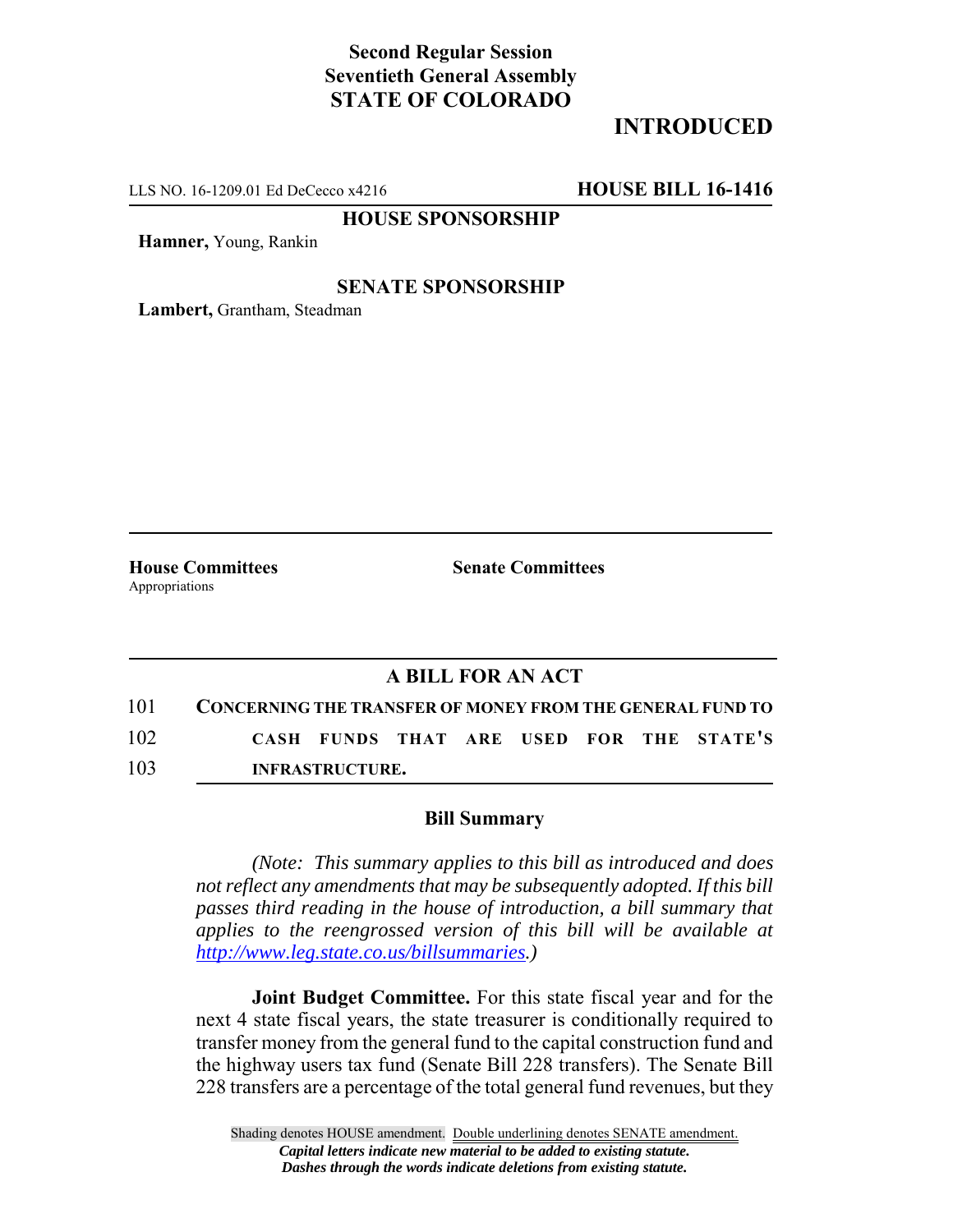may be reduced or eliminated if the state has to refund excess state revenues in accordance with the taxpayer's bill of rights.

The bill requires the state treasurer to transfer from the general fund to the:

- ! Capital construction fund, \$49.8 million on June 30, 2016, and \$52.7 million on June 30, 2017; and
- ! Highway users tax fund, \$199.2 million on June 30, 2016, and \$158 million on June 30, 2017.

These transfers replace the first 2 years of the Senate Bill 228 transfers. The formula for determining the last 3 years of the Senate Bill 228 transfers is not amended.

The bill also repeals the provision that delayed the Senate Bill 228 transfers until a personal income trigger was met, and now that the trigger has occurred, identifies the actual years for the transfers.

1 *Be it enacted by the General Assembly of the State of Colorado:*

2 **SECTION 1.** In Colorado Revised Statutes, 24-75-219, **amend** (2)

 $3$  (a), (2) (b), (2) (c) introductory portion, (2) (d), (3) (b) introductory

4 portion, and (4) (a) introductory portion; and **repeal** (1) (b), (1) (e), (1)

5 (f), (2) (e), and (3) (a) as follows:

# 6 **24-75-219. Transfers - transportation - capital construction -**

7 **definitions.** (1) As used in this section, unless the context otherwise 8 requires:

- 9 (b) "Colorado personal income" means the total personal income 10 for Colorado, as defined and officially reported by the bureau of 11 economic analysis in the United States department of commerce.
- 12 (e) "Initial transfers" means the transfers required pursuant to 13 paragraph (a) of subsection (2) of this section.
- 14 (f) "Personal income trigger" means an increase in annual 15 Colorado personal income from one calendar year, starting with 2011, to 16 the next calendar year thereafter by an amount equal to five percent or 17 more.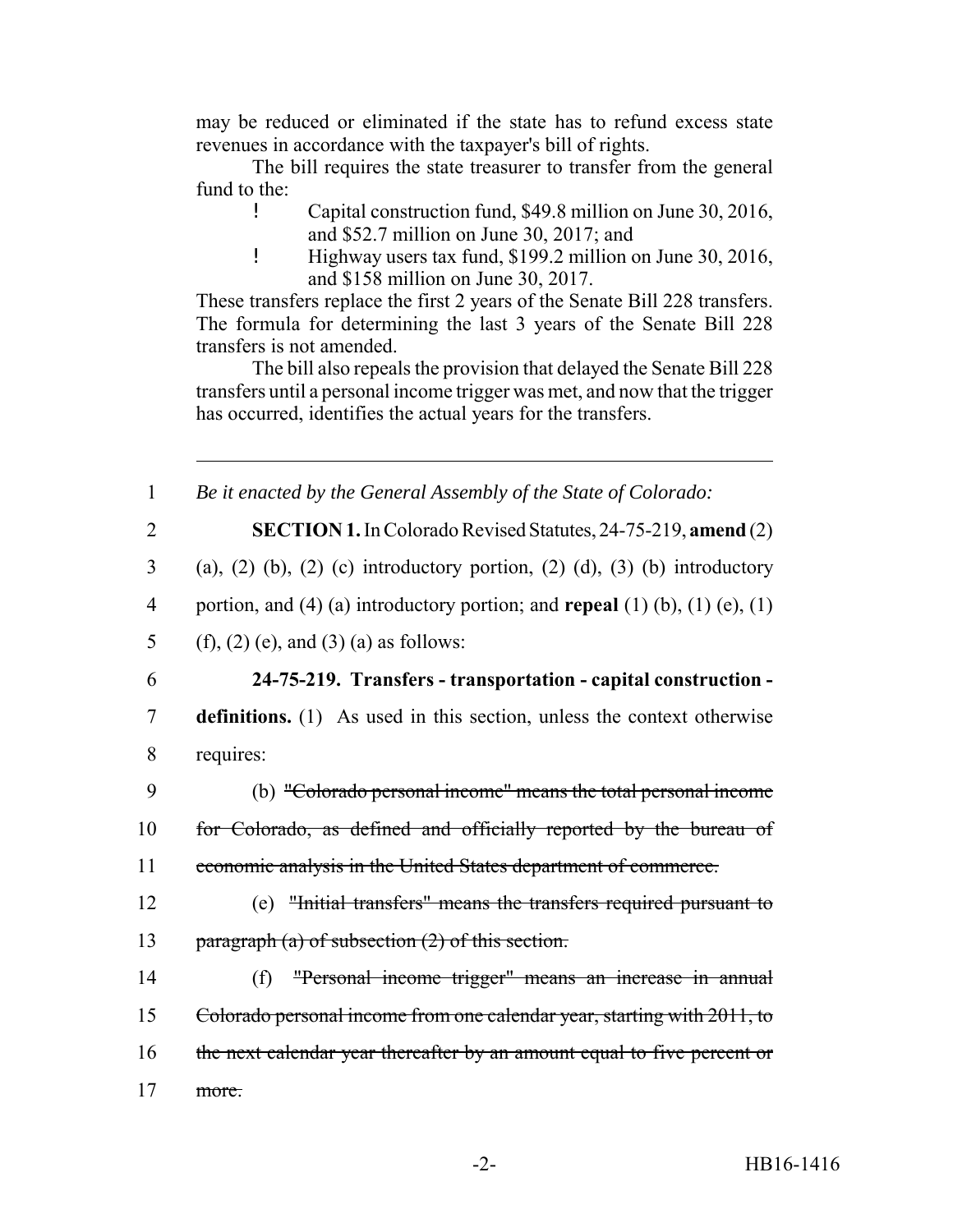1 (2) (a) Except as otherwise set forth in paragraph (e) of this 2 subsection  $(2)$ , for the state fiscal year  $2012-13$ , ON JUNE 30, 2016, the 3 state treasurer shall transfer: from the general fund to the:

 (I) ONE HUNDRED NINETY-NINE MILLION TWO HUNDRED THOUSAND DOLLARS FROM THE GENERAL FUND TO THE highway users tax fund; an amount equal to two percent of the total general fund revenues for such state fiscal year; and

8 (II) FORTY-NINE MILLION EIGHT HUNDRED THOUSAND DOLLARS 9 FROM THE GENERAL FUND TO THE capital construction fund. an amount 10 equal to one-half of one percent of the total general fund revenues for 11 such state fiscal year.

12 (b) Except as otherwise set forth in paragraph (e) of this 13 subsection (2), for the state fiscal year 2013-14, ON JUNE 30, 2017, the 14 state treasurer shall transfer: from the general fund to the:

15 (I) ONE HUNDRED FIFTY-EIGHT MILLION DOLLARS FROM THE 16 GENERAL FUND TO THE highway users tax fund; an amount equal to two 17 percent of the total general fund revenues for such state fiscal year; and 18 (II) FIFTY-TWO MILLION SEVEN HUNDRED THOUSAND DOLLARS 19 FROM THE GENERAL FUND TO THE capital construction fund. an amount 20 equal to one-half of one percent of the total general fund revenues for 21 such state fiscal year.

22 (c) Except as otherwise set forth in paragraph (e) of this 23 subsection  $(2)$ , For each state fiscal year from  $2014-15$  STATE FISCAL 24 YEAR 2017-18 through the state fiscal year 2016-17 YEAR 2019-20, the 25 state treasurer shall transfer from the general fund to the:

26 (d) For each state fiscal year after the last state fiscal year in 27 which a transfer is required to be made pursuant to paragraph (c) of this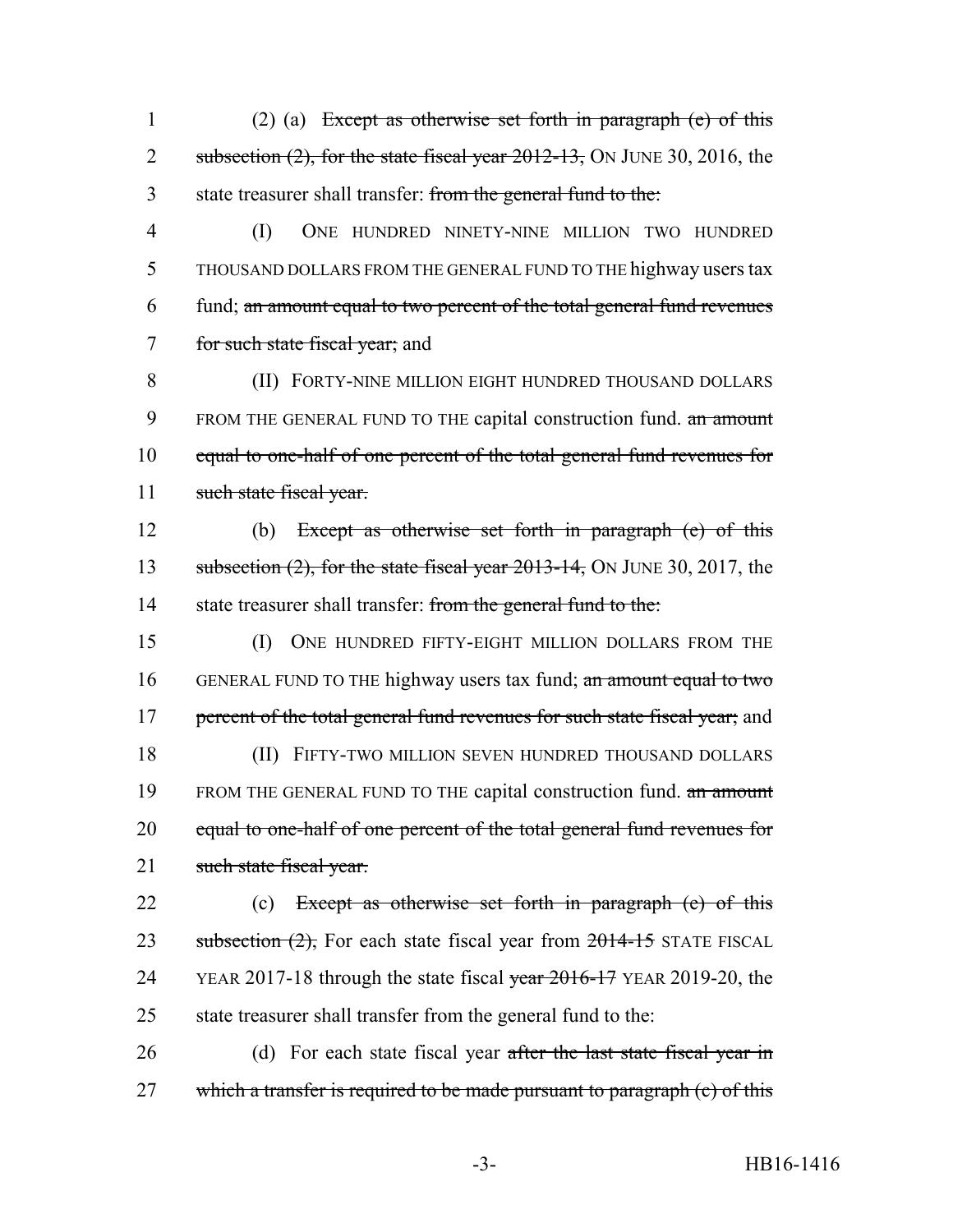subsection (2) BEGINNING ON OR AFTER JULY 1, 2010, the general assembly may appropriate or transfer, in its sole discretion, moneys from the general fund to the highway users tax fund, the capital construction fund, or both funds.

5 (e) (I) The initial transfers are suspended until the personal 6 income trigger occurs. The initial transfers shall be made in the first state 7 fiscal year that begins after the personal income trigger occurs.

8 (I.5) For purposes of determining whether the personal income 9 trigger occurs, the following estimates reported by the bureau of 10 economic analysis in the United States department of commerce are used:

11 (A) For the later calendar year, the first available estimate 12 reported by the bureau after the end of the calendar year; and

13 (B) For the earlier calendar year, the revised estimate that is 14 available at the same time as the estimate set forth in sub-subparagraph 15  $(A)$  of this subparagraph  $(1.5)$ .

16 (II) The transfers required pursuant to paragraphs (b) and (c) of 17 this subsection (2) shall each be suspended by the same number of state 18 fiscal years that the initial transfers are suspended pursuant to 19 subparagraph  $(I)$  of this paragraph  $(e)$ .

20 (3) (a) Except as otherwise set forth in subsection  $(4)$  of this 21 section, the transfers required pursuant to paragraph  $(a)$  of subsection  $(2)$ 22 of this section shall be made as follows:

23 (I) On April 15 of the state fiscal year in which the transfers are 24 required, eighty percent of the total amounts that are required to be 25 transferred to the highway users tax fund and the capital construction 26 fund for such state fiscal year, which amounts shall be based on the most 27 recent revenue estimate prepared by the legislative council staff that is